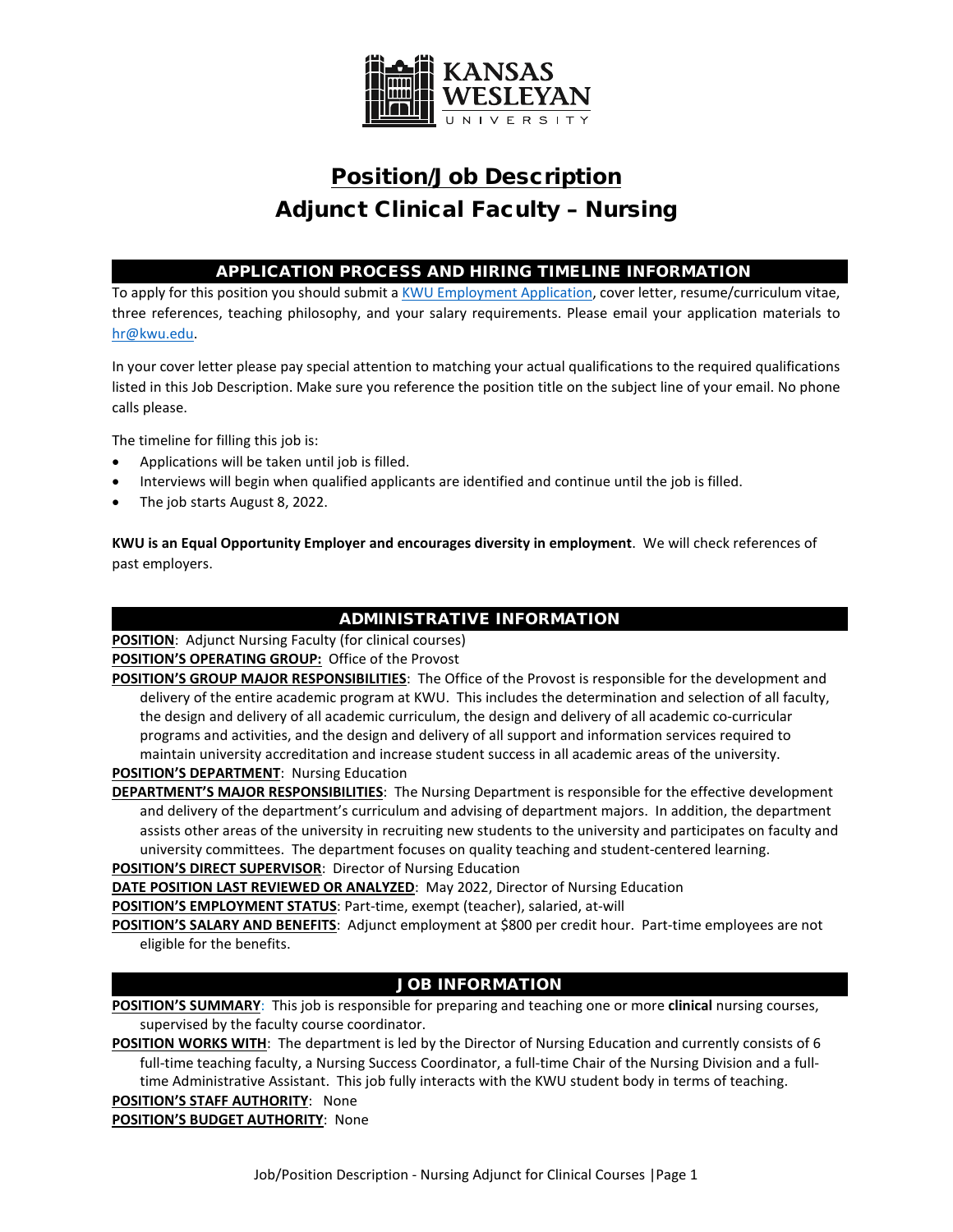**POSITIONS PHYSCIAL WORKING CONDITIONS**: Climate controlled office and classroom environment. Standing, sitting, stooping, walking, talking, seeing, hearing, keyboarding, filing, and other similar physical motions and activates are a usual part of the job.

#### **POSITION'S UNUSUAL HAZARDS OR WORKING CONDITIONS**: None

**POSITION'S EQUIPMENT**: University phone and Learning Management System (LMS) system.

**POSITION'S WORK SCHEDULE**: Schedule arranged around the assigned courses.

**POSITION'S TRAVEL REQUIREMENTS**: Travel for clinical practice supervision is required.

#### POSITION RESPONSIBILITIES/DUTIES AND PERFORMANCE MEASURES

## **POSITION'S ESSENTIAL DUTIES**

Teaching (80%):

- 1. Student-focused educator committed to student learning, retention, persistence, and completion.
- 2. Teach the number of hours and courses stated in the employment contract for the time period agreed upon in the contract. While a fixed schedule will be place, changes or trade-offs may be made within the department based on faculty strengths and department needs.
- 3. Articulate course learning outcomes or objectives in order to ensure student understanding of course learning objectives and expectations.
- 4. Assist the course coordinator with the creation of the syllabus and clinical schedule.
- 5. As directed by the course coordinator, create course curriculum, course handouts, lectures, labs, presentations, and other course materials required to deliver course information in an understandable and interesting manner to ensure students are engaged with the course material in order to achieve the course learning outcomes.
- 6. As directed by the course coordinator, create course rubrics in order to assess each student's performance related to the course's learning objective and to identify areas for student improvement.
- 7. Assist students to master course material by being available through "office hours" and at other times to answer questions and assist students to better understand the material in one-on-one or small group sessions.
- 8. Meet all clinicals and other scheduled responsibilities such as office hours and meetings at the designated time.
- 9. Assign grades and maintain course/student records in accordance with FERPA regulations and submit grades and records by established deadlines.
- 2. Clinical Supervision: assist students to successfully complete any clinical practice required as a part of their course work or for graduation.
	- 1. Schedule and supervise students in clinical practice, internships, observations, field experiences, and other similar course and graduation requirements.
	- 2. Debrief and evaluate students in clinical practice, observations, and field experiences, and other similar course and graduation requirements.

#### **POSITION'S OTHER DUTIES**: (20% where applicable)

PERFORM OTHER APPROPRIATE AND REASONABLY REQUIRED DUTIES AS ASSIGNED BY YOUR SUPERVISOR.

## POSITION'S QUALIFICATIONS

#### **EDUCATION**:

MINIMUM REQUIRED: 18 credit hours graduate study toward Master of Science in Nursing.

#### **CERTIFICATIONS/LICENSES**:

MINIMUM REQUIRED: Active Kansas Registered Nurse License

#### **WORK EXPERIENCE**:

MINIMUM REQUIRED:

- Excellent leadership, public speaking and oral communication skills in order to convey knowledge face-toface with students and graduate staff.
- Proficient in computers (Word, Excel, Access, Outlook, PowerPoint & Adobe).